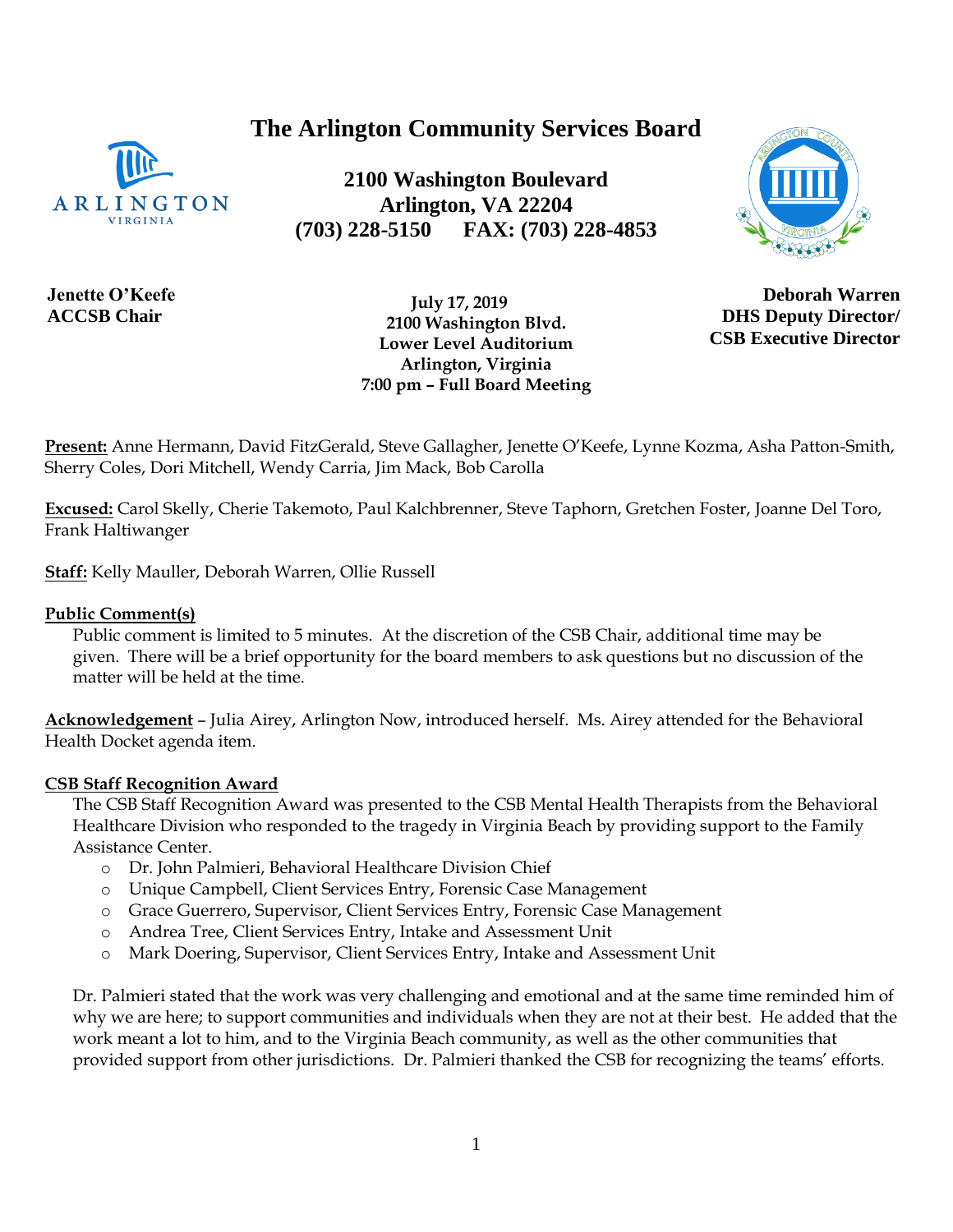Ms. Guerrero thanked the CSB for recognizing the team. She added that what she took home was, that as human beings in general, we need to know who we are around and reach out to anyone that needs help.

Ms. Tree stated that she is grateful to have had the opportunity to provide support to the team.

Mr. Doering stated that he appreciated the opportunity to assist, adding that he has family near where the tragedy occurred.

Dallas Leamon, CIT Coordinator, read an email from Stephanie Arnold, Disaster Behavioral Health Coordinator, Office of Emergency Management, Virginia Department of Behavioral Health and Developmental Services commending the teams' efforts.

Ms. Warren thanked the team, noting that they provided 186 hours of support to Virginia Beach.

# **Approval of the June 19, 2019 ACCSB Meeting Minutes**

Chair O'Keefe called for a motion to approve the June 19, 2019 ACCSB Full Board meeting minutes. Mr. Mack motioned to approve the minutes, Ms. Hermann seconded the motion, and the minutes were approved as amended. Clarification of the May 22<sup>nd</sup> minutes was noted.

# **Overview: State Performance Contract**

Mr. Russell provided an overview of the CSB State Performance Contract (Refer to Handout). Mr. Russell stated that the fiscal year closing has not yet taken place due to incoming vendor invoices that will need to be processed. He will provide a full report at the September 18th full board meeting. Mr. Russell stated that the State Performance Contract is the only place where services are operationalized.

Mr. Russell provided an overview of populations served:

The CSB shall provide needed services to adults with serious mental illnesses, children with or at risk of serious emotional disturbance, individuals with developmental disabilities, or individuals with substance use disorders to the greatest extent possible within the resources available to it for this purpose.

Mr. Russell stated that the State Performance Contract is the Department of Behavioral Health and Development Services (DBHDS) way of:

- Funding CSB services
- Establishing required program areas
- Establishing core services each of the programs will provide
- The Performance Contract reports CSB financial information to the State

Mr. Russell stated that the State Performance Contract is divided into four program areas.

- Mental Health Services
- Developmental Disability Services
- Substance Use Services
- Emergency and Ancillary Services

Mr. Russell provided an overview of the number of individuals served in FY18 (actual numbers), the year-todate number of individuals served in FY19 (numbers through the 3rd quarter), and the projected number of individuals to be served in FY20.

Mr. Russell asked the members to email him any questions they may have. Mr. Russell offered to speak with the committees individually.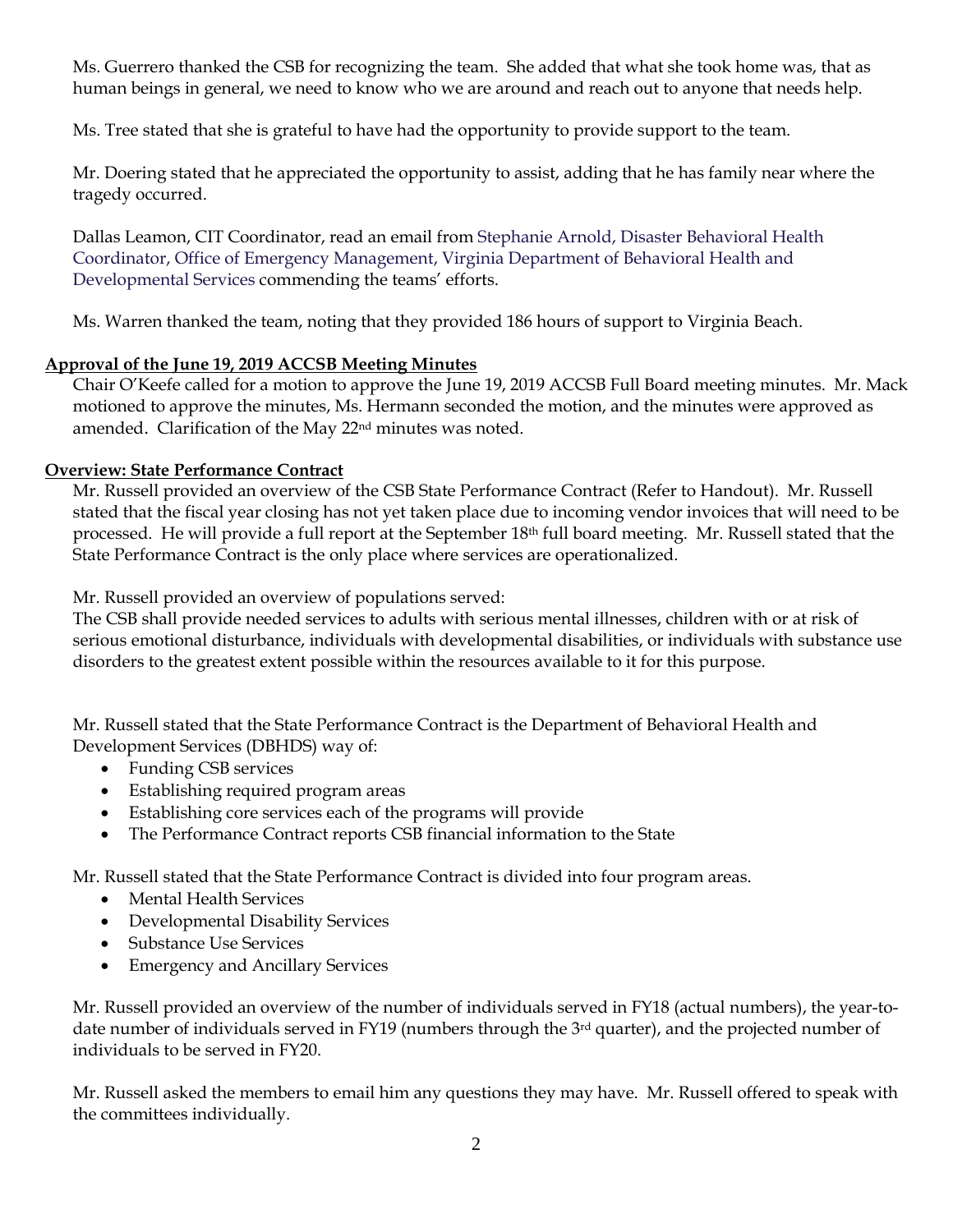## **County Board Request to Commissions: General Assembly Legislative P**acket

Chair O'Keefe directed the members to a letter (Refer to handout) from County Board Chair, Christian Dorsey to Commission Chairs, requesting the perspective and expertise of Commissions in the development of Arlington's 2020 Legislative priorities. Comments must be submitted to CSB County Attorney Liaison, Pat Carroll by August 1, 2019 in order to be included in the legislative packet. Ms. O'Keefe read the questions that Mr. Dorsey requested feedback about. She asked the members to send any comments to Ms. Mauller by Friday July 26th.

# **Introductory Comments from New Chair and Vice Chair**

Chair O'Keefe stated that she is honored to be in the position of Chair and feels privileged to be the spokesperson for the CSB. She thanked the CSB members for their work. Chair O'Keefe added that she would like the board to be a collaborative entity and welcomed input from the members. She asked the members to send suggestions to her for topics of discussion.

Mr. Gallagher stated that he is collaborating with Mr. Russell on a work plan for the upcoming year. He asked the members to send him any ideas about how the meetings can be restructured to include more interactive discussions.

Ms. Patton-Smith commented that the board should keep in mind the time frame of the meetings, to respect everyone's time, and to keep work within the work plan.

## **Duties and Roles of the Executive and Full Board Committees**

Chair O'Keefe stated that she is taking a look at the roles of the Executive Committee and Full Board, as well as the role of Chair. She noted that CSB members should speak to persons, not associated with the CSB Board, as individuals and not on behalf of the CSB. She noted that, per the CSB By-Laws, only the CSB Chair serves as the spokesperson for the Board, unless another Board member is designated to do so. Chair O'Keefe added that the CSB members should speak with her prior to requesting tasks from staff.

Mr. FitzGerald asked if the members should speak with her about all requests to staff. Chair O'Keefe responded that the members should speak with her first about any major requests. The members agreed to copy Chair O'Keefe and Vice Chair Gallagher on major decisions/tasks that need to be facilitated with staff. She noted that the CSB should not directly ask staff to do additional work that will take away from their regular duties.

Chair O'Keefe reported that the Executive Committee held an informal discussion of the roles of committees at the July 8th meeting. She stated that she would like all members to feel that they have a role on the CSB. She added that the Executive Committee will hold another discussion about roles at the August 12<sup>th</sup> Executive Committee meeting and report out to the full board at the September 18th meeting.

# **Committee Briefings: CSB Committee Chairs**

Chair O'Keefe stated that brief reports from committees may be brought forth as informal agenda items. Brief reports were provided by each committee Chair. The reports are as follows:

## Substance Use Disorder (SUD) Committee (meets the 4th Monday of each month at 7:00 p.m. at 2120 Washington Blvd in room 115)

- Reviewing intensive outpatient program in specialized services; in particular, the need for an FTE on one of the SUD teams. This will be a main priority.
- Reviewing the Drug Court Program; what is successful, not successful.
- Review SUD cases and how they are handled at Virginia Hospital Center (VHC).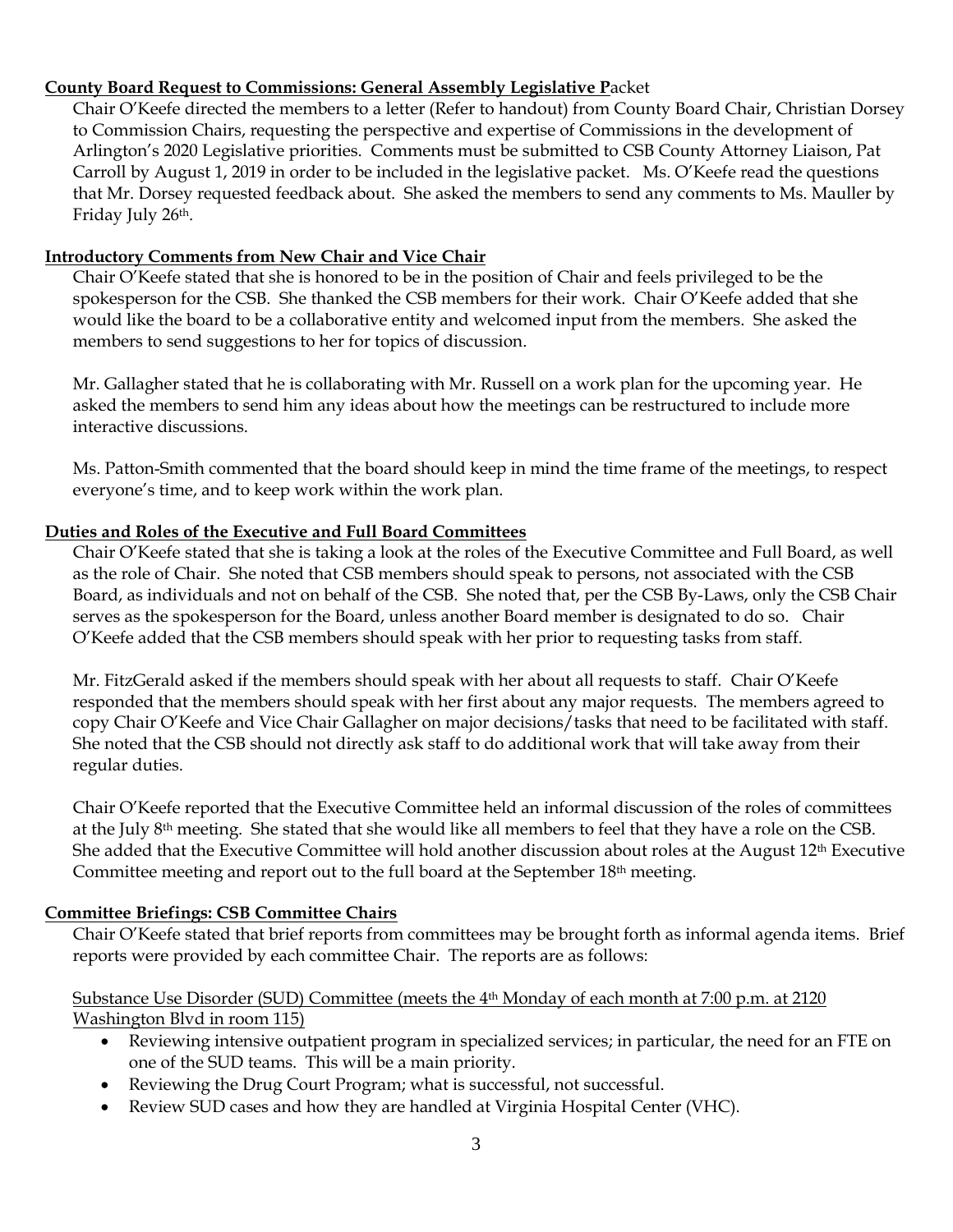## Mental Health (MH) Committee (meets the 4th Wednesday of each month at 6:00 p.m. at 2120 Washington Blvd. in room 321)

- Beginning process of developing staff budget proposals
- Reviewing DHS aftercare after discharge from VHC
- Discussing the impact of the proposed Behavioral Health docket
- Tracking the progress of the contract for the group homes
- Reviewing the wait list as a measure of demand and strategies for potential new group homes
- Developing the committee's FY20 meeting schedule
- Working on CSB committee member orientation
- Developing resource list for the public website
- A We Care Dinner picnic is being planned for the Kensington Group Home Residence in September
- The committee is monitoring the development of a Critical Incident Policy in collaboration with staff
- The MHCJRC reported to the Mental Health Committee that it
- continues to look at its committee structure and is monitoring the progress of the draft Behavioral Health Docket initiative

#### Developmental Disabilities (DD) Committee (meets the 1st Wednesday of each month at 6:30 p.m. at 2100 Washington Blvd. in the lower level – room varies)

- Discussing the implementation of self-directed services
- Based on community-based employment and the Win model, discussing individual client service and group service
- Addressing capacity shortages at the day treatment program at Woodmont
- Discussing measures to prevent sexual abuse of DD clients

# Child and Youth (CY) Committee (meets the 3rd Wednesday of each month at 6:00 p.m. at 2100 Washington Blvd. in lower level room B)

- CSB member Wendy Carria is the new Co-Chair
- Same Day Access for children had an increase of 40% over the past year
- Developing the committee's FY20 meeting schedule planning to co-meet with other committees
- Focusing on LGBTQ awareness this year a grant was approved to train staff about inclusivity and working with at risk populations
- Adverse Childhood Experiences (ACES) trainings internally and in the community through George Mason University
- Discussing how to enhance substance use disorder services

Ms. Warren stated that DHS reached out to stakeholders in the community to put together a suicide prevention event in October at Central Library.

# **Executive Director's Report**

- $\checkmark$  Ms. Warren reported that the County Attorney has completed reviewing the RFP for the Group Homes. She noted that a meeting is scheduled on July  $23<sup>rd</sup>$  to discuss questions and concerns. She added that the process should be complete by the end of July
- ✓ Ms. Warren stated that the Department of Behavioral Health and Developmental Services (DBHDS) has contracted with JBS International Services to perform a state-wide Behavioral Health System Assessment of all 40 CSBs in the State. She noted that the Arlington CSB was the pilot assessment which occurred on June 25th and 26th. She added that JBS conducted interviews with the Chair and the Executive Director of the CSB, individual interviews with staff, and held focus groups for clients and staff. The assessment was focused on mental health and substance use disorder treatment services.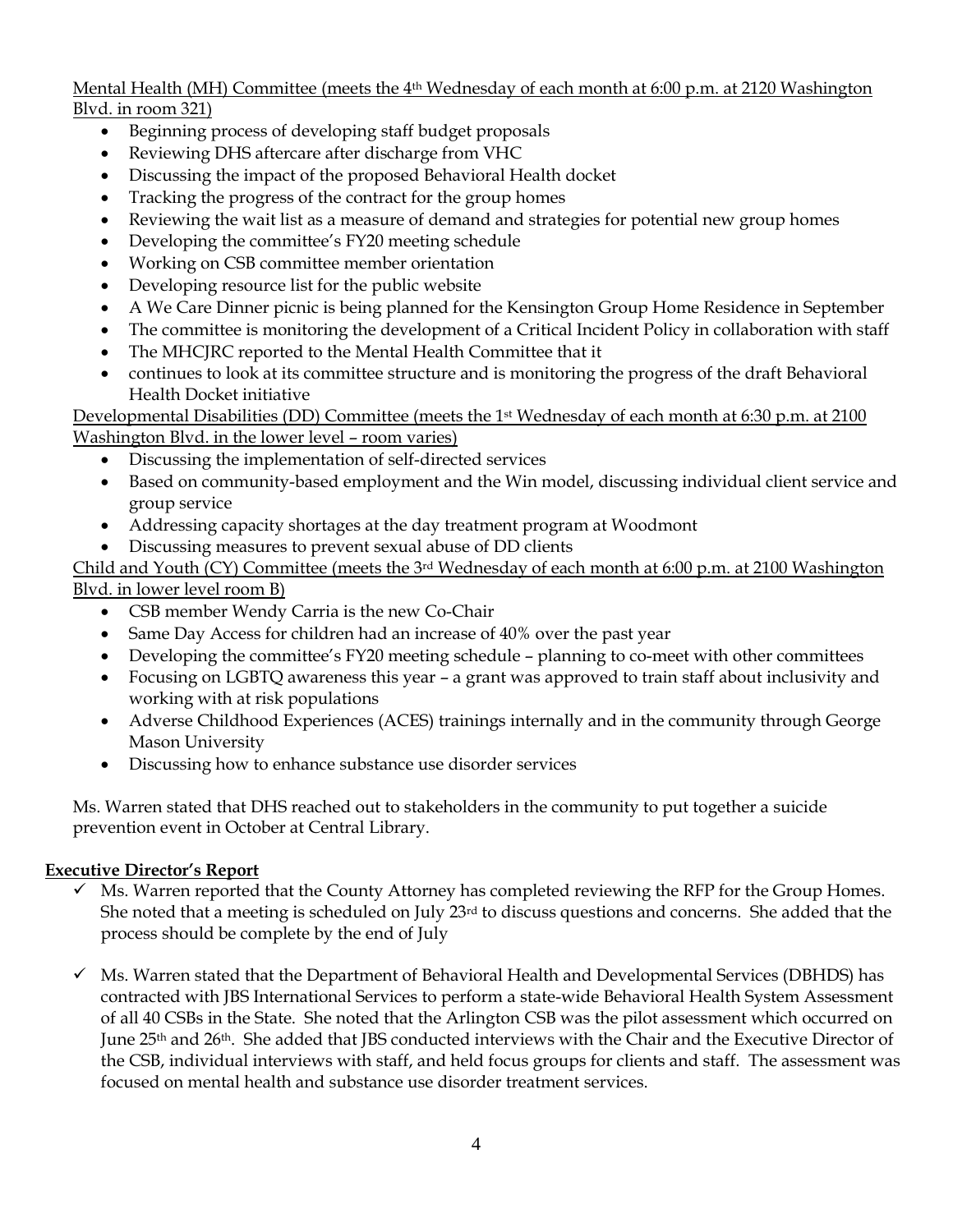She stated that once JBS provides the CSB Leadership Team with a report of their findings, the report will be shared with the CSB members. Ms. Warren added that a State aggregated report will be made available once all 40 CSBs have been assessed.

 $\checkmark$  Ms. Warren provided an overview of the public meeting, held earlier today, about the proposed Behavioral Health Docket. Arlington Behavioral Health Docket is a post-plea, pre-conviction, therapeutic docket in line with the vast majority of dockets in the Commonwealth.

Mr. Gallagher asked about the outcome of the meeting. Ms. Warren responded that the meeting was recorded and that a note taker was present. She noted that the comments will be posted publicly and feedback will be collected through August. The members were asked to send any written comments to Ms. Mauller.

Ms. Kozma asked if an evening meeting will be held to discuss the docket. Ms. Warren responded that a decision has not yet been made to hold an evening meeting.

The members proposed and agreed to receive regular updates about the docket. The members who attended the meeting provided comments about the docket.

Ms. Mitchell asked if the CSB is able to participate on the Behavioral Health Docket Committee. Mr. Gallagher motioned to request that a member of the CSB be able to participate on the Behavioral Health Docket Committee. Mr. FitzGerald seconded the motion. The members agreed.

 $\checkmark$  Dr. John Palmieri, Behavioral Healthcare Division (BHD) Chief, presented about the proposed reorganization of the BHD. Dr. Palmieri provided a brief update about the hiring process to replace Leslie Weisman, Client Services Entry (CSE) Bureau Chief, who is retiring at the end of August. He stated that he has been working with County Human Resources to develop a stakeholder survey to determine how the division is functioning in general. He added that the survey will be sent across all divisions, the CSB, to the community, families and clients and will ask about their experiences with services such as quality of services and service gaps and strengths. Dr. Palmieri stated that the goal is to have the survey distributed by the end of July and to begin collecting data in August. He noted that the survey will be somewhat helpful in the recruitment of the new CSE Bureau Chief position.

Dr. Palmieri provided key highlights of the proposed BHD reorganization. They are as follows:

- Drug Court Program and proposed BH Docket will report to the same supervisor
- Forensic Case Management services will now report to Residential and Specialized Clinical Services Bureau
- The Crisis Intervention Team (CIT) Coordinator will be moved to more closely work with Emergency Services
- Community Corrections (probation services) will move to BHD from the Economic Independence Division (EID)

Dr. Palmieri presented an overview of the current and proposed organizational chart (Refer to Handout).

Mr. FitzGerald asked about the timeline for fulfilling the Client Services Bureau Chief position. Dr. Palmieri estimated the timeline would be 3 to 6 months and assured the members that the program will continued to be administered in the interim.

Ms. Warren asked when implementation of the reorganization will take place. Dr. Palmieri responded that the shift in the placement of Forensic Case Management will take place in the initial phase and that